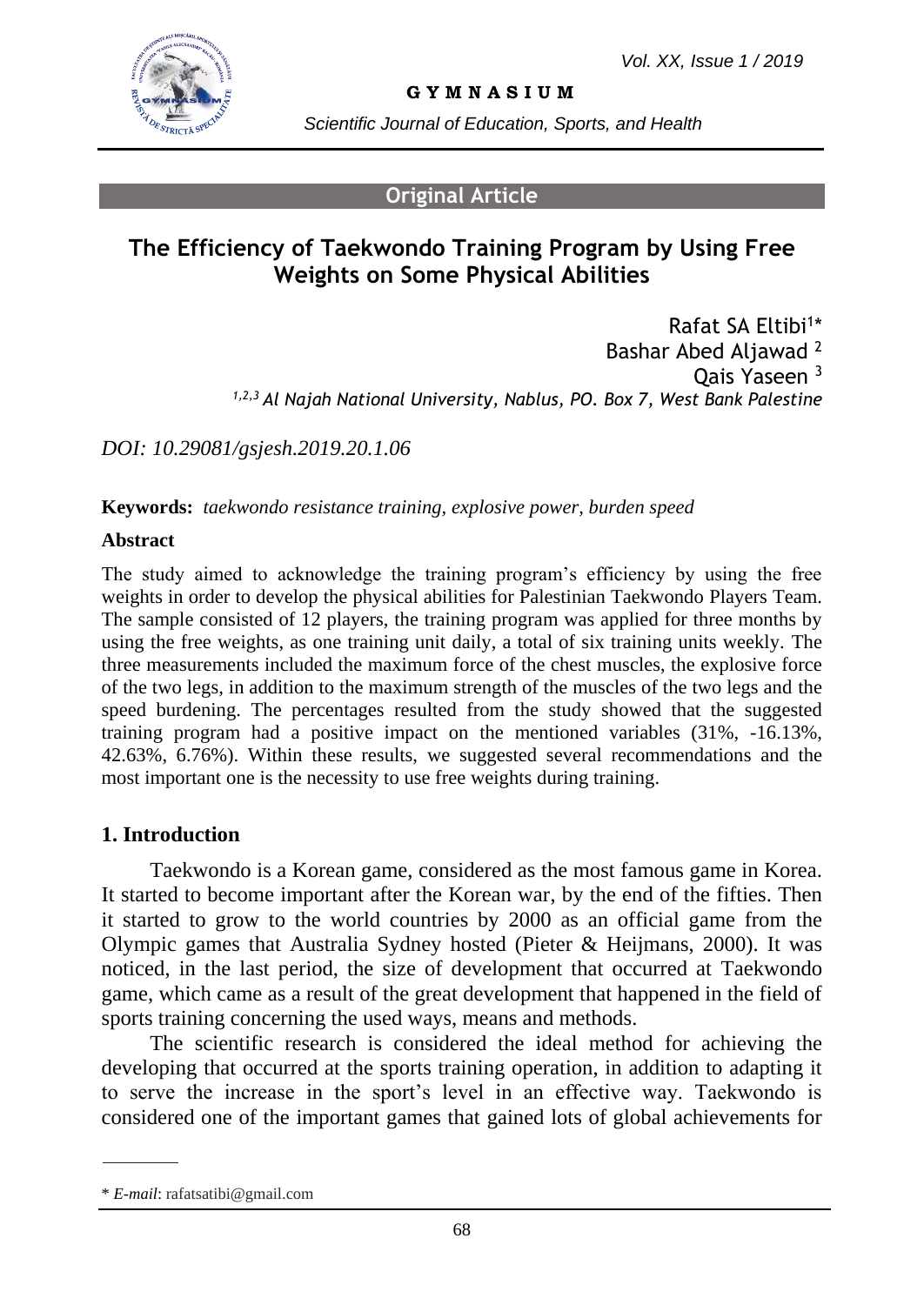many countries. It has also been listed among the Olympic games, as it was noticed the continuous interest in this game. Since it has the excitement in the technical and essential skilled fields, it may force us to train athletes by using different methods, in addition to the follow-up in the development and search for the substitutes in the sport's training field.

The physical training aims at achieving a high level of performance, by raising the players training level, combining the physical skills, planning and knowledge and psychological elements. The training case is a term that expresses the players abilities and the readiness of the body organs during the training and competitions. As for the training status of the athlete, according to the development of its components, the more the elements are higher, the more the athlete's level will raise. It is worth mentioning that there should be consistency between the development degree of these components, accordingly to the requirements of the competitive performance, to allow the player to reach the sports formation (Tønnessen, Shalfowi, Haugen, & Enoksen, 2011).

The physical preparation of the athlete is considered the support's core in the annual training plan, during its period and at different stages. The importance of the physical aspect was assured scientifically and technically, in addition to being related to the technical aspect. Therefore, the physical aspect can't be separated from the technical one at any preparation stages, also during the competition (Cherif, Said, NejlaouI, Gomri, & Abdallah, 2012).

Hazza' (2005) and Zahran (2004) confirm the importance of training the players in the different sports games, after confirming its importance for the taekwondo players; opposite to the opinion of some of the athletes, in taekwondo are considered essential the speed and the different movement skills, which affect the physical and skilled abilities for the athletes.

The power trainings lead to an increase in the movement speed; therefore, it leads to the performance improvement among the different sports skills by enhancing the work upon the important muscles' groups. This may enable the player to achieve the speed skill for a better competition and for a longer period of time (Tønnessen et al., 2011).

The muscle strength is considered one of the most important aspects the Taekwondo player needs. All his movements depend on how he moves his body, the muscles are the ones that control this movement by the constrictions and extinctions, from one place to another. The more the muscle is strong, the more the efficiency of these constrictions will be raised, the muscle force has an effective role in the speed's increasing, the flexibility and fitness of the player, which may have a positive impact on obtaining the best performance of the essential skills and in protecting the player from the injuries risks (Hojatallah, Fatemeh, Alimohammd, & Monire, 2012).

Improving the force is considered a continuous aim for the physical training program, for getting the needed changes in the muscles. Thus, the structural muscles should get the needed level concerning the physical burden when applying the external resistance (Dorgo, King, & Rice, 2009).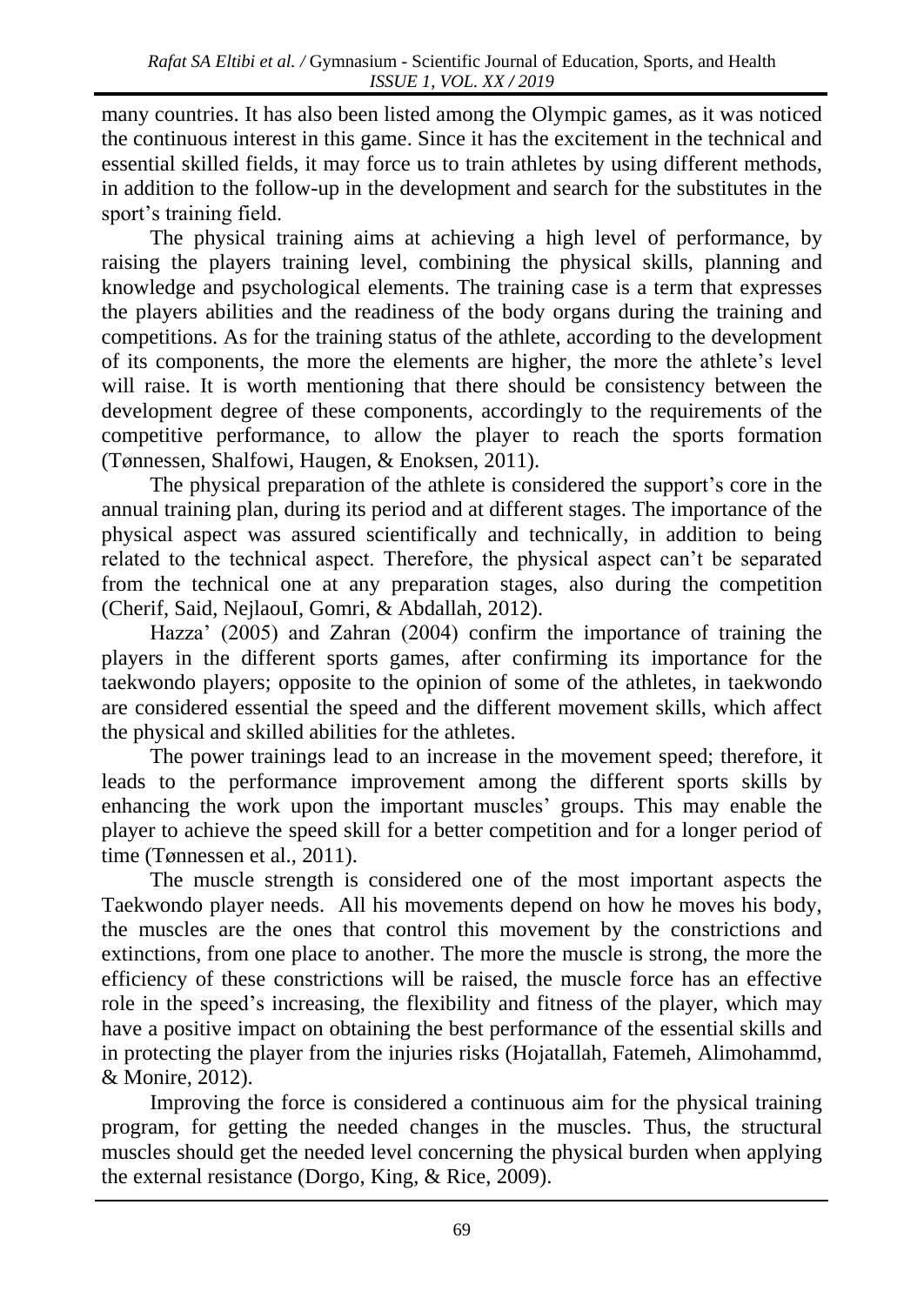The muscle strength is one of the most important aspect in most of the sports movements and games; it is therefore necessary to acknowledge how to measure, evaluate and develop them (Al Hazza', 2005).

Dorgo et al. (2009) confirms that some of the most used elements in training the resistance are free weights, different equipment, rubber etc.

### **2. Material and methods**

### *The study problem*:

The problem of increasing the muscle force is considered major in the training programs, specialized in achieving the comprehensive development of the fitness. Many researchers discussed about using the equipment, weights and other different tools. This equipment is very expensive and not available in all the clubs, especially in the societies that lack the economic resources, or they could not provide them among all the circumstances. Whenever the trainer wishes to form a resistance training unit, he should go to a special training room, which might not always be available and he could not form the training by giving other components at the same training. The modern training of strength simulates the conditions of competition in order to provide the desired results. Through the good planning for the physical modern training, which is reaching for the performance in sport, the most important are the physical preparations that need the muscle strength in order to achieve the movement tasks of the game according to a high efficiency system. The countries' concern, within its sports policies, has emphasized on employing the possibilities and providing the qualified trainers, in addition to caring for the aged groups for the best improvement of their abilities, skills and future. Furthermore, the international unions cared for the international championships of these categories in all the games, which made the field a better place for revealing the Global Competencies and Researchers for Achievement.

Within the resistance exercises, with all their different forms, the most important are the free weights. The muscle does not distinguish between using any equipment or any device for training or even raising a rock or resistance from a colleague. This way, will enable the muscle to respond to all types of the resistance and deal with them either with resistance or stress. In addition, using the free weights does not require using equipment, tools or any special places for training like a gym, which may be considered very costly difficult to provide. The researchers' work and their follow- up of taekwondo sport, in addition to the greatest need for developing the physical force and any other physical abilities, has impact in developing the skills of the taekwondo player. For the resistance exercise, using the free weights does not require providing the sport rooms and great potentials. We therefore present the idea of this research in designing the training program by using the resistance free weights with the aim of developing the physical abilities.

*The study objective:* to identify the effectiveness of a training program by using the free weights on some physical abilities of the Palestinian Taekwondo players.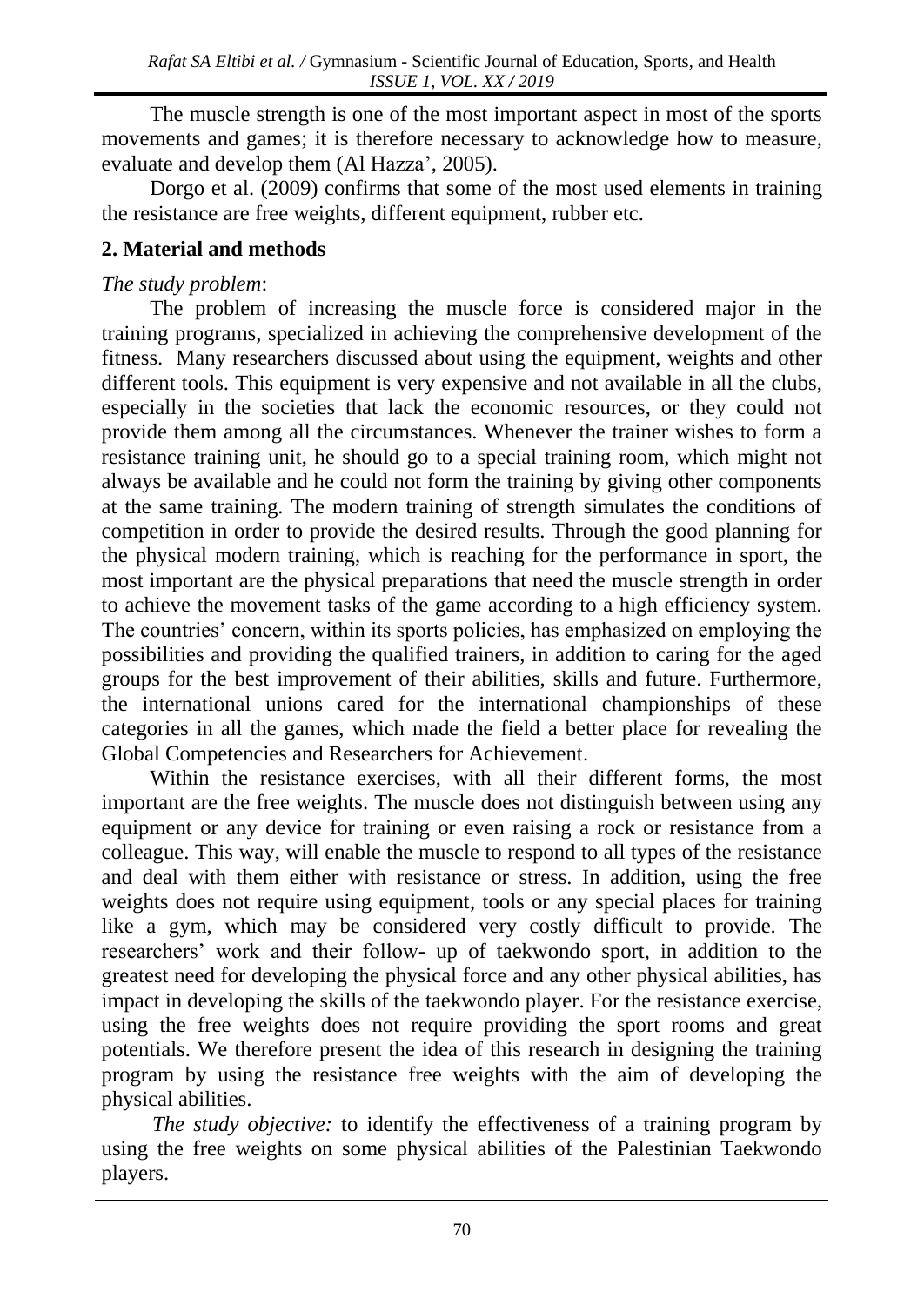*The study question:* what is the effectiveness of a training program by using the free weights on some physical abilities of the Palestinian Taekwondo players?

*The study fields:* the human domain - Players of the Taekwondo Palestinian national team.

*The place domain:* the national team training hall in Ramallah, Palestine.

*Time Period:* the study was conducted between 01.09.2018 and 15.12.2018.

*Methods & Procedures:* we applied the experimental approach by using the experimental design of one group according to the nature and procedures of the study.

*Study Group:* the study group comprised the 20 Palestinian Taekwondo players who are registered in the Palestinian Taekwondo Federation.

*The Study Sample:* a sample of 12 players was purposefully chosen from the Palestinian Taekwondo team. Table 1 shows the characteristics of the sample.

| <b>Variables</b> | <b>Measurement Unit</b> | Mean  | <b>Standard deviation</b> |
|------------------|-------------------------|-------|---------------------------|
| Age              | Year                    | 20.83 | 32                        |
| Height           | ∠m                      |       | 5.83                      |
| <b>Body Mass</b> | KΫ.                     | 70.66 | 1191                      |

**Table 1.** *Characteristics of the study sample members*

*The overall framework of the program - implementation of the program:*

The study group received training for 12 weeks; in the period from 01.09.2018 to 15.12.2018. We applied six units per week and for a period of 60-75 minutes. The unit included:

*• The first part:* warm up for the physiological and physical enhancement;

- *•The main part*: included the exercises of the maximum power and the explosive power for the muscles of the chest and legs and speed;
- *The final part:* included relaxation exercises to return to natural status. *Measures*

Three measures were made for the study sample. The first measure was done before the beginning of the training program. The second measure was done after six weeks of the program. The last measure was done at the end of the training program, i.e., after 12 weeks of training.

*The study variables:*

 *The independent variable*: the applied training program.

*The dependent variables:* the results of the three measures of the variables of the maximum power of the chest muscles, the explosive power of the legs, the maximum power of the legs' muscles and speed endurance.

*The statistical processing:* to answer the main question of the study, the SPSS program was used, by analyzing the variance of repeated measures using the Wilks' Lambda test and the Sidak Post Hoc-Test for binary comparison between averages, as well as the means, standard deviations and percentage of improvement.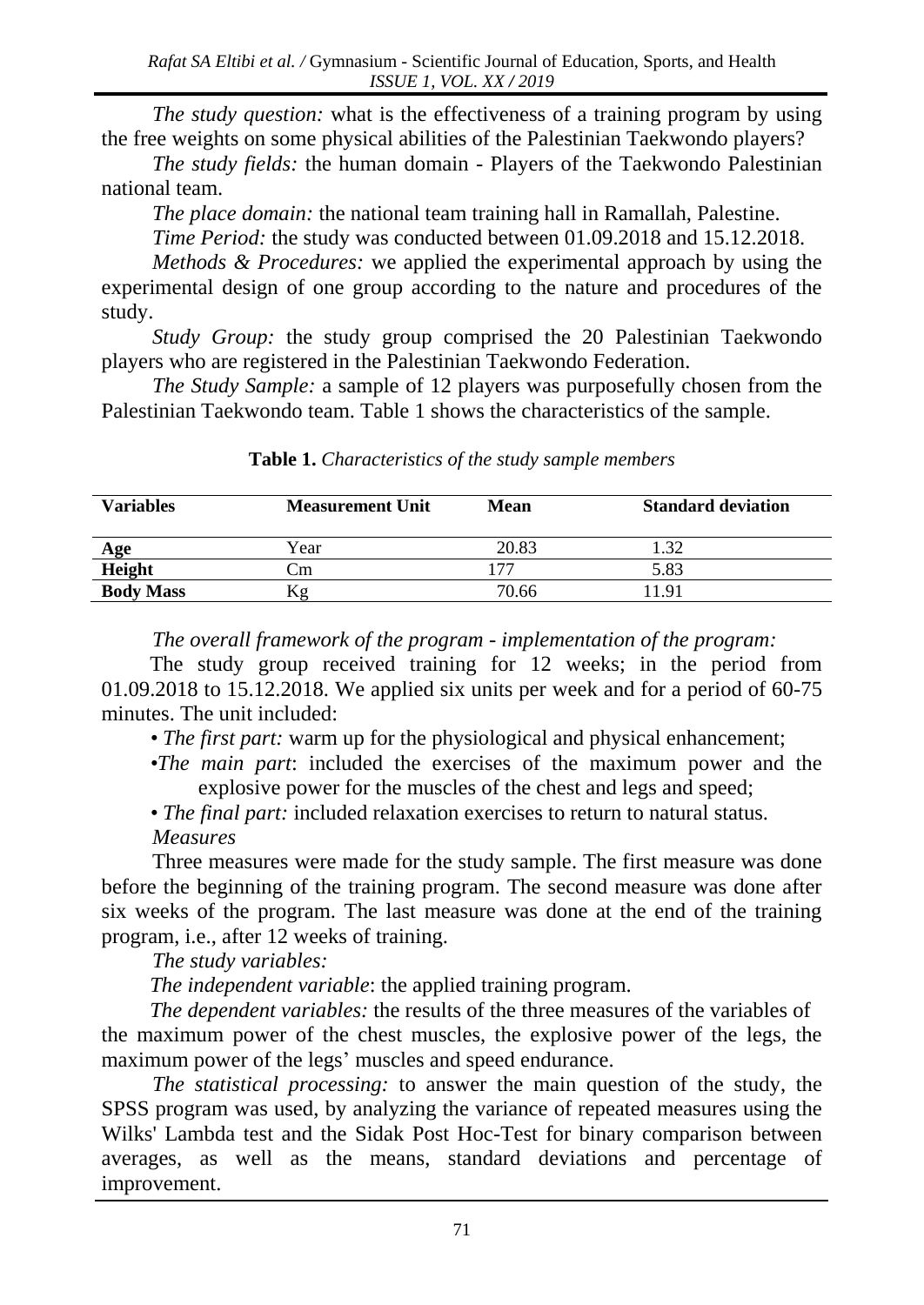### **3. Results and Discussions**

*The study question: What is the effectiveness of a training program using free weights on some physical abilities of the Palestinian Taekwondo players?*

To answer this question, the analysis of variance of repeated measures using the Wilks' Lambda test was used. The results of Table 2 showed the mean and standard deviations of the measures, while the results of Table 3 showed the results of the Wilks' Lambda test.

| Table 2. Mathematical averages, standard deviations and the percentage of improvement |  |  |
|---------------------------------------------------------------------------------------|--|--|
|---------------------------------------------------------------------------------------|--|--|

| <b>Measures</b> | Unit       |        | <b>First Measure</b> | <b>Second Measure</b> |           | Third Measure |           | Percentage  |
|-----------------|------------|--------|----------------------|-----------------------|-----------|---------------|-----------|-------------|
| Variables       |            | Mean   | Standard             | Mean                  | Standard  | Mean          | Standard  | of          |
|                 |            |        | Deviation            |                       | Deviation |               | Deviation | improvement |
|                 |            |        |                      |                       |           |               |           | %           |
| Maximum         | Kg         | 59.16  | 16.85                | 68.33                 | 13.29     | 77.50         | 16.95     | 31%         |
| power of        |            |        |                      |                       |           |               |           |             |
| the chest       |            |        |                      |                       |           |               |           |             |
| muscles         |            |        |                      |                       |           |               |           |             |
| Explosive       | Second     | 30.00  | 1.89                 | 27.33                 | 1.21      | 25.16         | 1.47      | $-16.13%$   |
| power of        |            |        |                      |                       |           |               |           |             |
| the legs        |            |        |                      |                       |           |               |           |             |
| Explosive       | Kg         | 158.33 | 22.28                | 200.00                | 12.64     | 225.83        | 18.55     | 42.63%      |
| power of        |            |        |                      |                       |           |               |           |             |
| the legs'       |            |        |                      |                       |           |               |           |             |
| muscles.        |            |        |                      |                       |           |               |           |             |
| Speed           | <b>One</b> | 66.50  | 4.76                 | 68.33                 | 3.32      | 71.00         | 2.82      | 6.76%       |
| Endurance       | Time       |        |                      |                       |           |               |           |             |

**Table 3.** *The results of Wilks' Lambda test for significant differences in the effectiveness of a training program*

| <b>Variables</b>                            | Wilks'<br>Lambda | (F)<br>Approximate<br>value | <b>Numerator</b><br>of<br>degrees<br>freedom | <b>Denominator</b><br>of<br>degrees<br>freedom | <b>Significa</b><br>nce level |
|---------------------------------------------|------------------|-----------------------------|----------------------------------------------|------------------------------------------------|-------------------------------|
| Maximum power<br>of chest muscles           | 0.061            | 30.93                       | 2                                            | 4                                              | $*0.004$                      |
| <b>Explosive</b><br>power<br>of legs        | 0.080            | 22.97                       | $\mathfrak{D}$                               | 4                                              | $*0.006$                      |
| <b>Maximum</b><br>power<br>of legs' muscles | 0.10             | 16.62                       | 2                                            | 4                                              | $*0.01$                       |
| <b>Speed endurance</b>                      | 0.016            | 123.60                      | 2                                            | 4                                              | $*0.0001$                     |

\* Statistically significant at significance level ( $\alpha = 0.05$ )

Table 3 shows statistically significant differences at the level of ( $\alpha = 0.05$ ) in the effectiveness of the training program using free weights to develop some physical abilities of the Palestinian Taekwondo players among the three measures.

This indicates the impact of the training program and, in order to determine the differences between the three measures, the Sidak Post Hoc-Test was used for the binary comparison between the means and the results of Table 4 show that.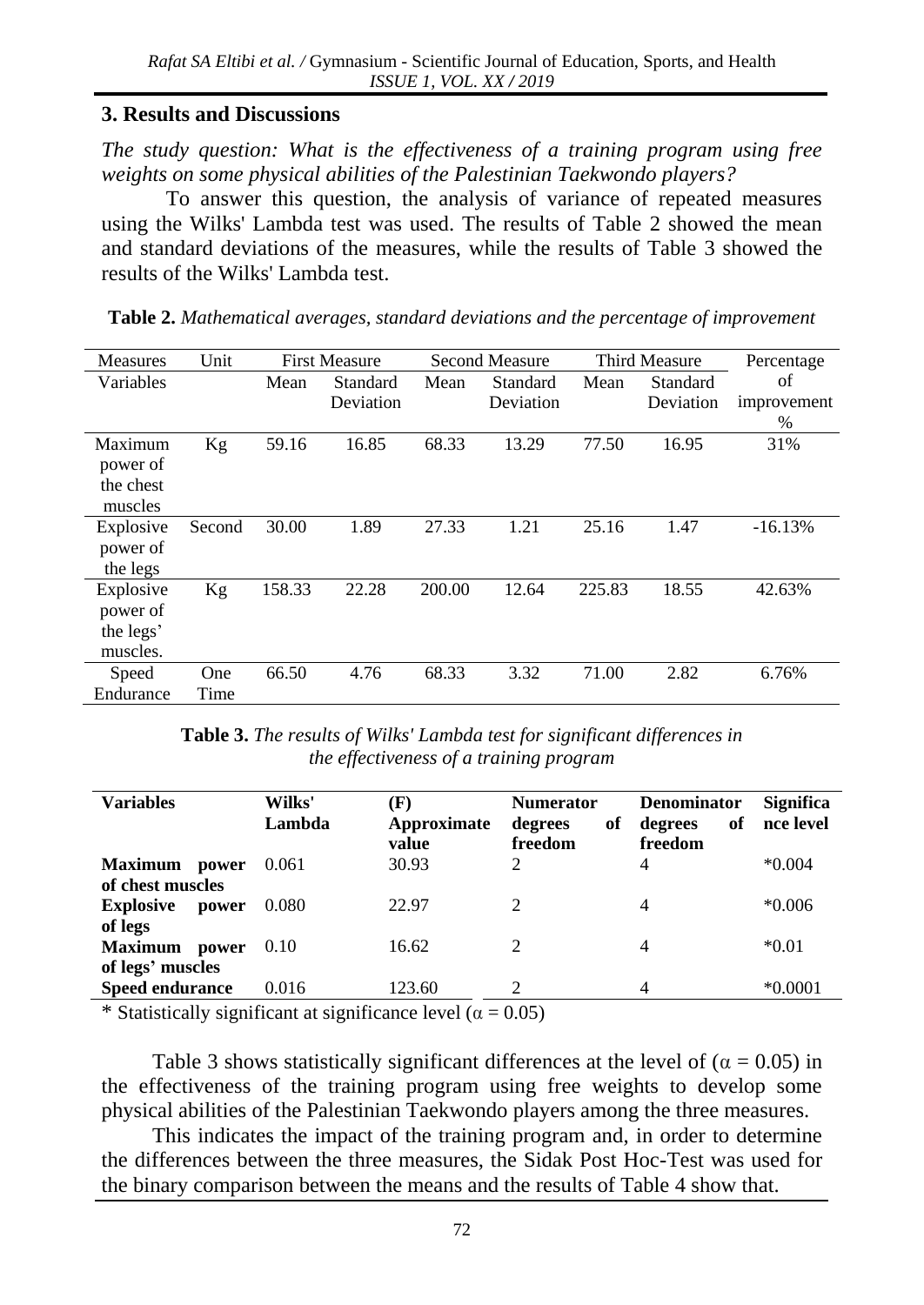| <b>Variable</b>                 | <b>Measures</b>       | <b>First Measure</b> | <b>Second Measure</b> | <b>Third Measure</b> |
|---------------------------------|-----------------------|----------------------|-----------------------|----------------------|
| Maximum power                   | <b>First Measure</b>  |                      | $*9,160 -$            | $*18,33 -$           |
| of chest muscles                | <b>Second Measure</b> |                      |                       | $*9.160 -$           |
|                                 | Third Measure         |                      |                       |                      |
| Explosive power<br>of legs      | <b>First Measure</b>  |                      | $*2,66$               | $*4.83$              |
|                                 | <b>Second Measure</b> |                      |                       |                      |
|                                 | Third Measure         |                      |                       |                      |
| Maximum power<br>of legs muscle | <b>First Measure</b>  |                      | $*41.66-$             | $*67,50-$            |
|                                 | <b>Second Measure</b> |                      |                       | $*25,83-$            |
|                                 | Third Measure         |                      |                       |                      |
| Speed Endurance                 | <b>First Measure</b>  |                      | 1,83-                 | $*4,50-$             |
|                                 | <b>Second Measure</b> |                      |                       | $*2.66-$             |
|                                 | <b>Third Measure</b>  |                      |                       |                      |

**Table 4.** *The results of the Sidak test to determine the differences in physical variables* 

\* Statistically significant at significance level ( $\alpha = 0.05$ )

Table 4 shows significant differences ( $\alpha = 0.05$ ) in the effectiveness of the training program using free weights to develop some of the physical abilities of the Palestinian Taekwondo players among the three measures - most of the differences were in favor of the third measure.

#### *Discussions*

Results of Wilks' Lambda test in Table 3, Sidak test in Table 4 showed that the proposed training program had a positive effect on the variables under study. The results of Table 2 showed that percentage of improvement for the variables of maximum power of chest muscles, the explosive power of legs, the maximum power of legs muscles and speed endurance came as follows: 31%, -16.13%, 42%, 6.76%. The results were consistent with the results of the studies that were concerned with the impact of training programs such as Eduardo and [Janeira,](http://www.ncbi.nlm.nih.gov/pubmed?term=Janeira%20MA%5BAuthor%5D&cauthor=true&cauthor_uid=18438223)  (2012), Cherif et al. (2012), Hojatallah et al. (2012), William, Coburn, Brown, & Spiering, (2012), Shalfawi, Sabbah, Kailani, Tønnessen, & Enoksen, (2012), Bonnette (2011), Tønnessen et al. (2011), Al-Saoud (2008), Zayed (2000) and we believe the main reason lies in the nature of the program, which is based on scientific foundations and has stimulated motivation among the players.

The improvement in the maximum power of the muscles of legs achieved the highest percentage of (42%), because the program focused on the strengthening of those muscles for its key role in the Taekwondo game. The reason for improvement may be attributed to an increase in the employment of motor units. However, the speed endurance registered the least improvement (6.76%). The reason may be attributed to the fact that speed is more affected by the genetic factor than training. William et al. (2012) reported that athletes who practice jumping, sprinting and throwing have a high percentage of FT muscle fibers, where these fibers generate speed, strength and high energy in a short time. Cherif et al. (2012) noted that the use of resistance and speed exercises helps to employ quick twitch muscle fibers to perform the anaerobic effort efficiently. Wilmore and Costill (1994) confirm that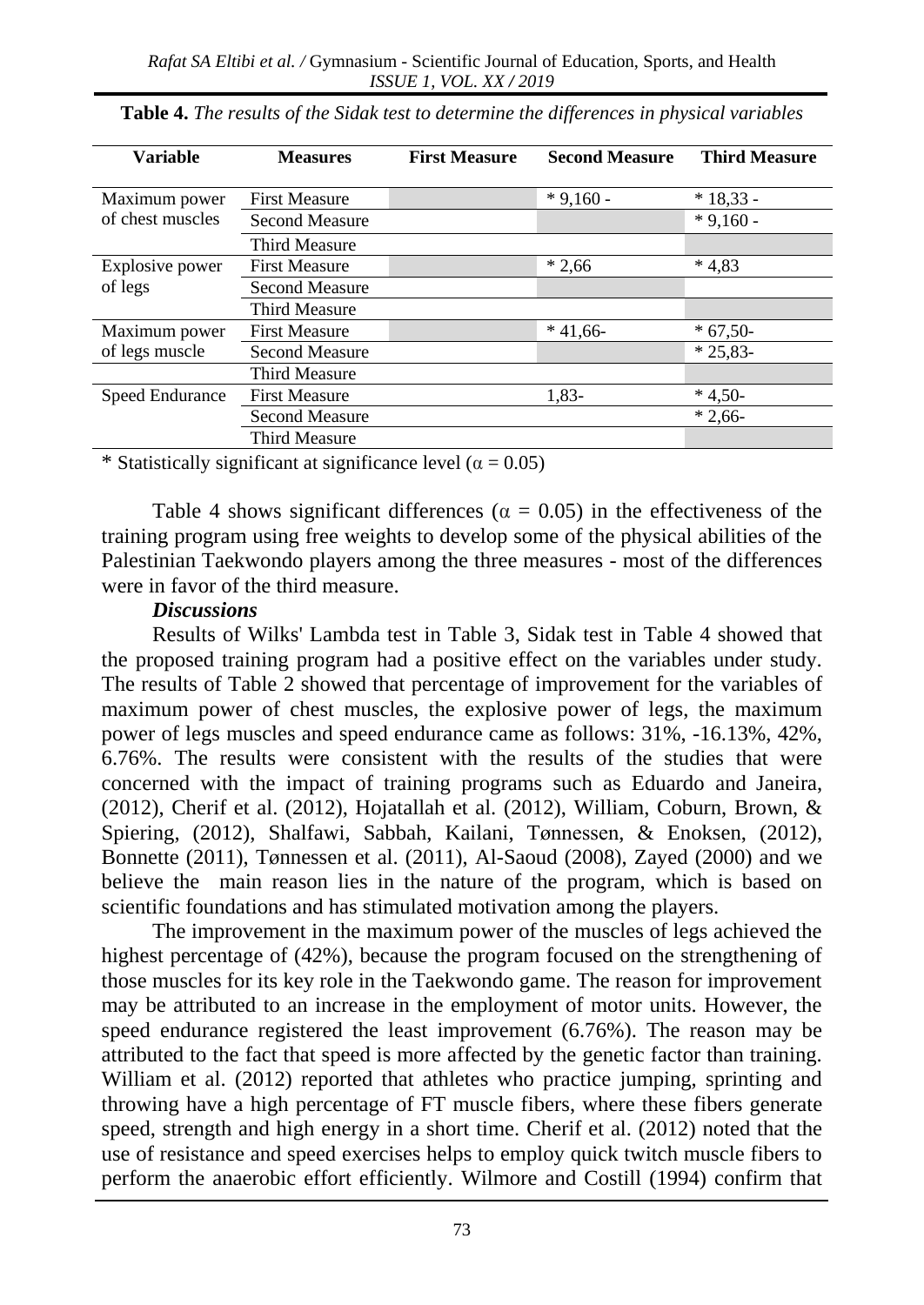quick twitch muscle fibers account for 76% of the twin muscle at the short distance and jump sprints. This generates speed and strength in the shortest possible time and helps make achievements. Some facts confirm the importance of quick twitch muscle fibers as a gene-dependent variable to determine anaerobic ability.

Fox, Bowers and Foss (1989) say: "the sprinter is born, not made." P.O. Åstrand once said: "anyone interested in winning Olympic gold medals must select his or her parents very carefully" (Wilmore & Costill, 1994, p. 232).

## **4. Conclusions**

In light of the results of the study and its discussion, we can conclude the following: the proposed program left a positive effect on the variables under study, where there was a percentage of improvement of the variables of the maximum power of the muscles of the chest, the explosive power of the legs, the maximum power of the muscles of the legs and speed endurance.

The highest effect of the training program was the maximum muscle strength of the legs (42%) and the least impact of speed (6.67%).

*The recommendations:*

1. applying the results of the current study and training program to clubs and sports federations to help the players develop their abilities based on scientific foundations;

2. making resistance training to develop the muscular capacity of the Taekwondo players' legs;

3. conducting a comparative study among Taekwondo players, games and other sport activities players with respect to physical, physiological and anthropological capacities.

## **References**

- 1. AL-SAOUD, H.A. (2008). The effect of using plyometric training on improving the explosive power of football players, *Mu'tah Magazine for Research and Studies, 23;*
- 2. AL-HAZZA, H.M. (2005). *Development of muscular power is a physiological consideration***.** Faculty of Physical Education King Saud University, Riyadh, Saudi Arabia;
- 3. BONNETTE, R., SPANIOL, F., MELROSE, D., OCKER, L., & BAIN, J. (2011)**.** [The relationship between squat strength, vertical jump and power](http://journals.lww.com/nsca-jscr/Abstract/2011/03001/The_Relationship_Between_Squat_Strength,_Vertical.135.aspx)  [score of high school football players.](http://journals.lww.com/nsca-jscr/Abstract/2011/03001/The_Relationship_Between_Squat_Strength,_Vertical.135.aspx) *Journal of Strength and Conditioning Research***,** *25*;
- 4. CHERIF, M., SAID, M., NEJLAOUI, O., GOMRI, D., & ABDALLAH, A. (2012). The effect of a combined high-intensity plyometric and speed training program on running and jumping ability of male handball players. *Asian journal of sports medicine, 3*;
- 5. DORGO, S., KING, G.A., & RICE, C.A. (2009). The effects of manual resistance training on improving muscular strength and endurance. *Journal of Strength and Conditioning Research, 23(1), 293-303;*